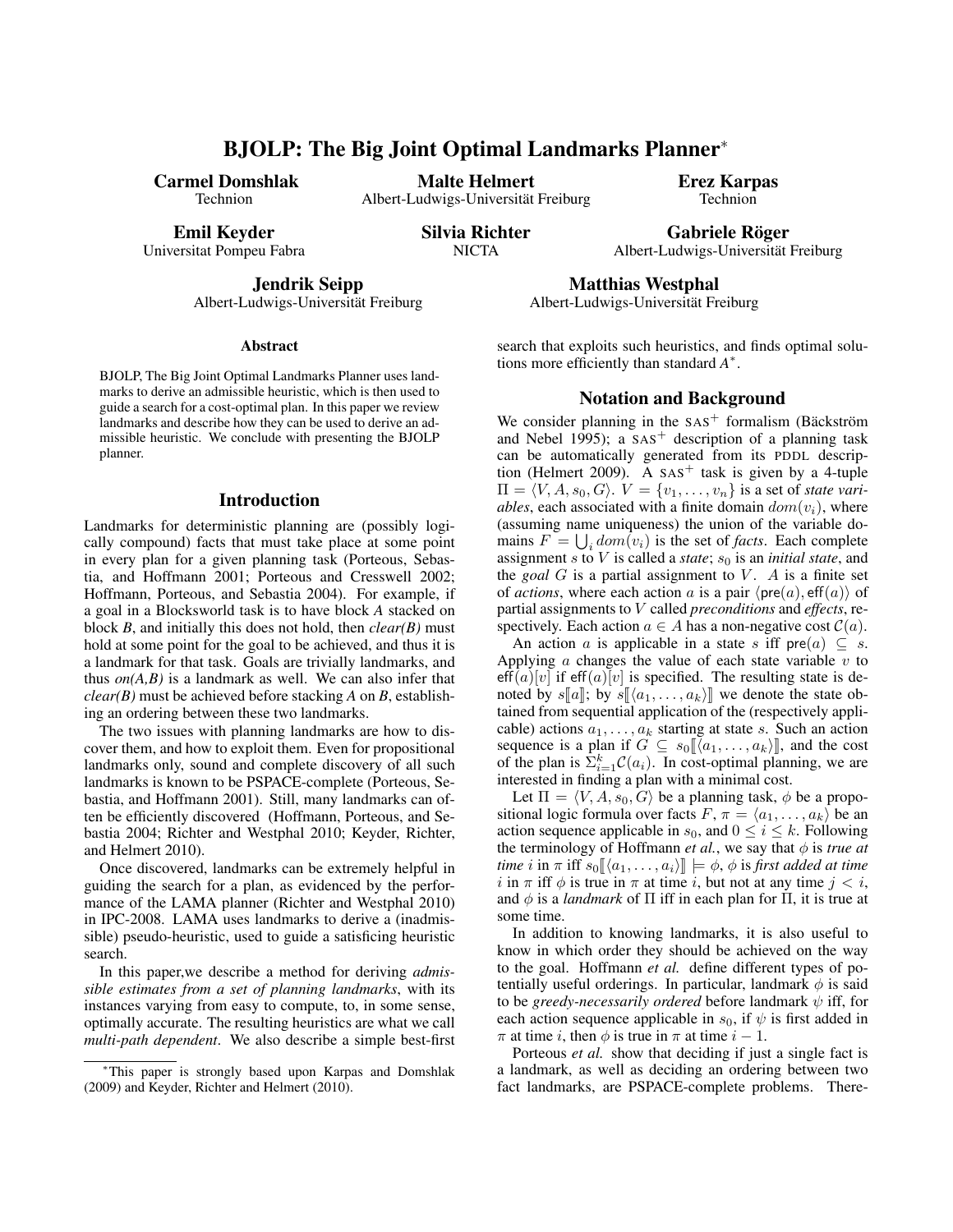fore, practical methods for finding landmarks are either incomplete or unsound. In what follows we assume access to a sound such procedure; in particular, we combine the landmarks from the RHW landmark generation method (Richter and Westphal 2010) and the  $h^{m}$  landmark generation method (Keyder, Richter, and Helmert 2010).

In what follows we assume that a planning task  $\Pi$  is simply given to us with a landmark structure  $\langle L, Ord \rangle$ , where L is a set of  $\Pi$ 's landmarks, and  $Ord$  is a set of typed orderings over L, containing, in particular, the greedy-necessary ordering over L.

## Admissible Landmark Heuristics

Deriving heuristic estimates from landmarks has been proposed by Richter et al. (2010) who estimate the goal distance of a state s, reached via a sequence of actions  $\pi$  from the initial state, by the *number of landmarks*  $L(s, \pi)$  *yet to be achieved from* s *onwards*. Specifically, if the search starts with the landmark structure  $\langle L, Ord \rangle$ , then

$$
L(s,\pi) = (L \setminus \text{Accepted}(s,\pi)) \cup \text{ReqAgain}(s,\pi) \quad (1)
$$

where  $\text{Accepted}(s, \pi) \subseteq L$  and  $\text{ReqAgain}(s, \pi) \subseteq$ Accepted(s, π) are the sets of *accepted* and *required again* landmarks, respectively. A landmark is accepted if it is made true at some time along  $\pi$ . An accepted landmark is required again if (i) it does not hold in  $s$ , and (ii) it is ordered greedynecessarily before some landmark which is not accepted, or is a goal.

The estimate  $|L(s, \pi)|$  is not a proper heuristic in the usual sense, but rather *path-dependent*; it is a function of both an evaluated state s, and a path from  $s_0$  to s. However,  $|L(s, \pi)|$ can still be used like a state-dependent heuristic in bestfirst search. In particular, combined with some other helpful techniques, it has been successfully used by the LAMA planner at the Sequential Satisficing Track of the IPC-2008 competition.

#### Action Cost Sharing by Landmarks

It is not hard to verify that the estimate  $|L(s, \pi)|$  is not admissible. For instance, in a Blocksworld task, let  $L(s, \pi) =$  ${c}$ *crane-empty, on*(*A,B*)}. While  $|L(s, \pi)| = 2$ , it is possible a single action *stack(A,B)* reaches the goal from s. However, below we show that the gap between the estimate  $|L(s, \pi)|$ and admissibility is not that hard to close.

Considering the landmarks through the actions that can possibly achieve them, let  $cost(\phi)$  be a cost assigned to each landmark  $\phi$ , and  $cost(a, \phi)$  be a cost "assigned" by the action  $a$  to  $\phi$ . Suppose also that these (all non-negative) costs satisfy

$$
\forall a \in A : \sum_{\phi \in L(a|s,\pi)} cost(a,\phi) \leq C(a)
$$
  

$$
\forall \phi \in L(s,\pi) : cost(\phi) \leq \min_{a \in \text{ach}(\phi|s,\pi)} cost(a,\phi)
$$
 (2)

where each action subset  $\text{ach}(\phi|s, \pi) \subseteq A$  (in particular) contains all the actions that can possibly be used to directly achieve landmark  $\phi$  along a goal-achieving suffix of  $\pi$ , and, reversely,  $L(a|s,\pi) = \{\phi \mid \phi \in L(s,\pi), a \in \operatorname{ach}(\phi|s,\pi)\}.$  Informally, Eq. 2 enforces partitioning of each action cost among the landmarks this action can possibly establish, and verifies that the cost of each landmark  $\phi$  is no greater than the minimum cost assigned to  $\phi$  by its possible achievers.

In our planner, we use the (initial-state dependent and efficiently computable) set of "possible", and its subset of "first-time possible", achievers of  $\phi$  (Porteous and Cresswell 2002) to estimate the achievers of simple or disjunctive landmarks (the achievers of a disjunctive landmark  $\phi$ can be simply estimated by the set of all actions achieving some element of  $\phi$ ). The possible achievers of a conjunctive landmark  $\phi$  are estimated as the actions which achieve (at least) one of the conjuncts, without deleting any of the other conjuncts, and the first-time possible achievers of a conjunctive landmark  $\phi$  are estimated as the subset of the possible achievers that do not have  $\phi$  as a landmark for achieving their preconditions.

If  $\phi \notin \text{Accepted}(s, \pi)$ , then we set ach $(\phi|s, \pi)$  to the firsttime possible achievers of  $\phi$ , and otherwise to the possible achievers of  $\phi$ . In any event, action cost sharing is all we need to derive from  $L(s, \pi)$  an admissible estimate of the goal distance.

Proposition 1 *Given a set of action-to-landmark and land-* $\sum_{\phi \in L(s,\pi)} cost(\phi)$  *is an admissible estimate of the goal dismark costs satisfying Eq. 2,*  $h_L(s, \pi) = cost(L(s, \pi))$ *tance*  $h^*(s)$ .

**Proof sketch:** Let  $P = \langle a_1, a_2, \ldots, a_r \rangle$  be any plan from s to the goal. Let  $lm(a) = \{\phi | \phi \in \text{eff}(a) \cap L(s, \pi)\}\$  $\bigcup_{i=1}^r lm(a_i)$  is the set of landmarks that are achieved by P. the set of landmarks that are achieved by action  $a$ . Then By the definition of landmarks, P must achieve all the landmarks in  $L(s, \pi)$ , and therefore  $L(s, \pi) \subseteq \bigcup_{i=1}^r lm(a_i)$ , and  $cost(L(s, \pi)) \leq cost(\bigcup_{i=1}^{r} lm(a_i)).$  It is easy to see that  $cost(\bigcup_{i=1}^r \lim_{i \to i} (a_i)) \leq \sum_{i=1}^{\infty} cost(lm(a_i))$ , because some landmarks could potentially be counted twice in the righthand side expression (i.e. achieved by two or more actions). From the requirements on landmark costs we have that  $cost(lm(a_i)) \leq C(a_i)$ , and therefore  $\sum_{i=1}^{r} cost(lm(a_i)) \leq$  $\sum_{i=1}^{r} C(a_i)$ . If we combine all of this we get  $h_L(s,\pi) = \text{cost}(L(s,\pi)) \leq \text{cost}(\bigcup_{i=1}^r \sum_{i=1}^r \text{cost}(lm(a_i)) \leq \sum_{i=1}^r \mathcal{C}(a_i) = \mathcal{C}(P)$  $\begin{array}{lcl} (s, \pi) & = & cost(L(s, \pi)) \leq & cost(\bigcup_{i=1}^{r}lm(a_i)) \leq \\ \frac{r}{i-1}cost(lm(a_i)) \leq \sum_{i=1}^{r}C(a_i) = \mathcal{C}(P) \end{array}$ 

Proposition 1 leaves the choice of the actual action-cost partitioning open. The most straightforward choice here is probably *uniform cost sharing* in which each action partitions its costs equally among all the landmarks it can possibly achieve, that is,  $cost(a, \phi) = C(a)/|L(a|s, \pi)|$ . The advantage of such a uniform cost sharing is the efficiency of its computation. However, the induced action-cost partition can be sub-optimal. For instance, consider a planning task with a landmark set  $\{p_1, \ldots, p_k, q\}$  such that the only possible achiever of each  $p_i$  is a unit-cost action  $a_i$  with  $\text{eff}(a_i) = \{p_i, q\}$ . For  $1 \leq i \leq k$ , the uniform cost sharing assigns here  $cost(a_i, p_i) = cost(a_i, q) = 0.5$ , which gives  $cost(p_i) = cost(q) = 0.5$ , and thus  $h_L(s, \pi) = k/2 + 0.5$ . In contrast, the optimal cost sharing would assign, for all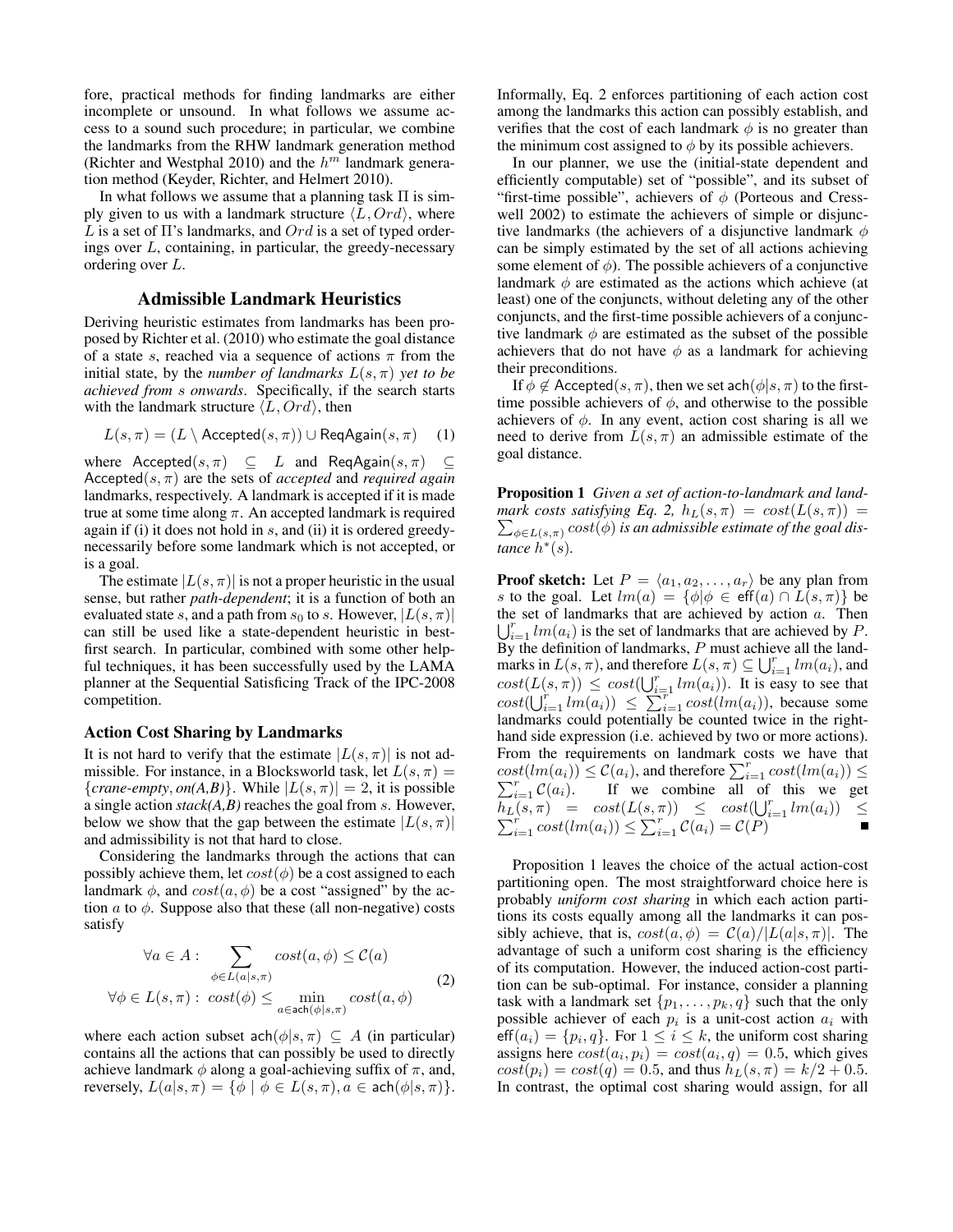$1 \leq i \leq k$ ,  $cost(a_i, p_i) = 1$  and  $cost(a_i, q) = 0$ , implying  $cost(p_i) = 1, cost(q) = 0$ , and thus  $h_L(s, \pi) = k$ .

The good news, however, is that such an optimal cost sharing can be computed in poly-time by compiling Eq. 2 into strictly linear constraints, and solving the linear program induced by these constraints and the objective max  $\sum_{\phi \in L(s,\pi)} cost(\phi)$ . In addition, this cost sharing scheme alleviates an annoying shortcoming of ad hoc (e.g., uniform) cost sharing schemes, and satisfies *monotonicity along the inclusion relation of the landmark sets*  $L(s, \pi)$ . It is not hard to verify that, for any two sets of landmarks L and L' such that  $L \subseteq L'$ , the LP-based cost sharing ensures  $cost(L') \ge cost(L)$  by the very virtue of being optimal, and thus yields at least as informative heuristic estimate with  $L'$  as with  $L$ . This property is appealing as it allows separating landmark discovery and landmark exploitation without any loss of accuracy, leaving the phase of discovery with the simple principle of "more landmarks can never hurt". In contrast, the simple yet ad hoc uniform cost sharing cannot guarantee such monotonicity. For instance, the uniform cost sharing in the example above but *without* landmark q yields  $h_L(s, \pi) = k$ , while with q it results in  $h_L(s, \pi) = k/2 + 0.5.$ 

## Action Landmarks

The LP-based "admissibilization" of the landmark sets  $L(s, \pi)$  is optimal, but this, of course, only when the landmark costs are estimated with respect to solely Eq. 2. Any additional information about landmarks may help improving the accuracy of the estimate. One type of such information corresponds to *action landmarks* (Zhu and Givan 2004; Vidal and Geffner 2006). Similarly to landmarks over facts, an action  $a$  is an action landmark of a planning task  $\Pi$  iff it is taken along every plan for Π.

Although it is possible to discover action landmarks in a pre-processing phase (a sufficient and efficiently testable condition for a being an action landmark is that a relaxed planning task without  $a$  is not solvable), The BJOLP planner discovers action landmarks dynamically during uniform cost-partitioning as follows: whenever  $|ach(\phi|s, \pi)| = 1$ (that is, there is only one achiever of  $\phi$ ), then that single achiever, which we denote  $a$ , is an action landmark. Since  $a$ must be used to achieve  $\phi$ , it makes no sense to divide its cost between other landmarks it might possibly achieve. Therefore we assign the full cost of a to  $\phi$  (that is,  $cost(a, \phi)$  =  $\mathcal{C}(a)$ ), and assign 0 cost from a to its other effects (that is,  $cost(a, \phi') = 0$  for  $\phi \neq \phi' \in L(a|s, \pi)$ ). This allows us to improve upon "naive" uniform cost-partitioning. We call the heuristic resulting from the use of action landmarks  $h_{LA}$ . Clearly  $h_{LA}$  is still admissible.

We remark that this dynamic action landmark discovery was not implemented originally in Karpas and Domshlak (2009), but was added later in Keyder, Richter, and Helmert (2010).

### From Path to Multi-Path Dependence

Let us now return to the definition of the path-dependent set  $L(s, \pi)$  in Eq. 1. Both LAMA's heuristic  $|L(s, \pi)|$ , and the

admissible heuristics  $h<sub>L</sub>$  and  $h<sub>LA</sub>$ , exploit information provided by the path  $\pi$  to better estimate the goal distance from s. Suppose now that we are given a set of paths from  $s_0$  to s; such a set of paths can in particular be discovered anyway by any systematic, forward-search procedure. Proposition 2 shows that such a set of paths can be much more informative than any of its individual components.

Proposition 2 *Let* Π *be a planning task with a landmark set* L, *s* be a state of  $\Pi$ ,  $P$  be a set of paths from  $s_0$  to *s*, and  $\pi_q$ *be a goal achieving path from s. Then for each path*  $\pi \in \mathcal{P}$ *,*  $\pi_q$  *achieves all landmarks in*  $L \setminus$  Accepted $(s, \pi)$ .

The proof is straightforward: Assume a landmark  $\phi$  is achieved by a path  $\pi \in \mathcal{P}$  but not by a path  $\pi' \in \mathcal{P}$ . The latter implies that all the extensions of  $\pi'$  should still achieve  $\phi$ , and the extensions of  $\pi'$  are exactly the extensions of  $\pi$ .

Proposition 2 immediately leads to *multi-path dependent* versions of  $h_L$  and  $h_{LA}$ . Given a set of landmarks L, and a set of paths  $P$  from  $s_0$  to  $s$ , let

 $L(s, \mathcal{P}) = (L \setminus (Accepted(s, \mathcal{P})) \cup ReqAgain(s, \mathcal{P})$  (3) where  $\text{Accepted}(s, \mathcal{P}) = \bigcap_{\pi \in \mathcal{P}} \text{Accepted}(s, \pi)$ , and  $\mathsf{ReqAgain}(s, \mathcal{P}) \subseteq \mathsf{Accepted}(s, \mathcal{P})$  is specified as before by s and the greedy-necessary orderings over L. Given that, the multi-path dependent versions of  $h<sub>L</sub>$  and  $h<sub>LA</sub>$  straightforwardly reflect their path-dependent counterparts, by replacing  $L(s, \pi)$  with  $L(s, \mathcal{P})$ .

The improvement in accuracy in switching to multi-path landmark heuristics can be substantial. For instance, if we have access to two paths to s, each suggesting that half of the landmarks have been achieved, yet they entirely disagree on the identity of the achieved landmarks, then the estimate of the (still admissible) multi-path dependent heuristic might be twice as high as this of the path-dependent heuristic.

Finally, utilizing multi-path dependent estimates for optimal search requires adapting the standard *A*<sup>∗</sup> search procedure. In fact, a slight adaptation of *A* ∗ is desirable even in case of such path-dependent heuristics. Designed for statedependent estimates,  $A^*$  computes  $h(s)$  for each state s only when s is first generated. This will still guarantee optimality with path-dependent estimates as well, yet, if  $\pi$  and  $\pi'$ are the current path and a newly discovered path from  $s_0$  to s, respectively, then we may have  $h(s, \pi') > h(s, \pi)$ . That is, a newly discovered path may better inform us about the goal distance from s. We can slightly modify  $A^*$  to compute the heuristic value each time a new path to a state is discovered, and utilize the highest estimate discovered so far. This, of course, preserves search admissibility, and potentially reduces the number of expanded nodes. Note that this does not contradict "optimal efficiency" of the basic *A* ∗ as the latter holds only for monotonic, state-dependent heuristics (Dechter and Pearl 1985).

The modification of *A*<sup>∗</sup> for multi-path dependent heuristics is very much similar in spirit. Each time a new path to state s is discovered, it is stored in the list of such paths  $P(s)$ , and s's heuristic value is marked as "dirty". Of course, storing all paths to s is generally infeasible, and the algorithm is usable only in cases where the relevant information carried by  $P(s)$  can be captured and stored compactly.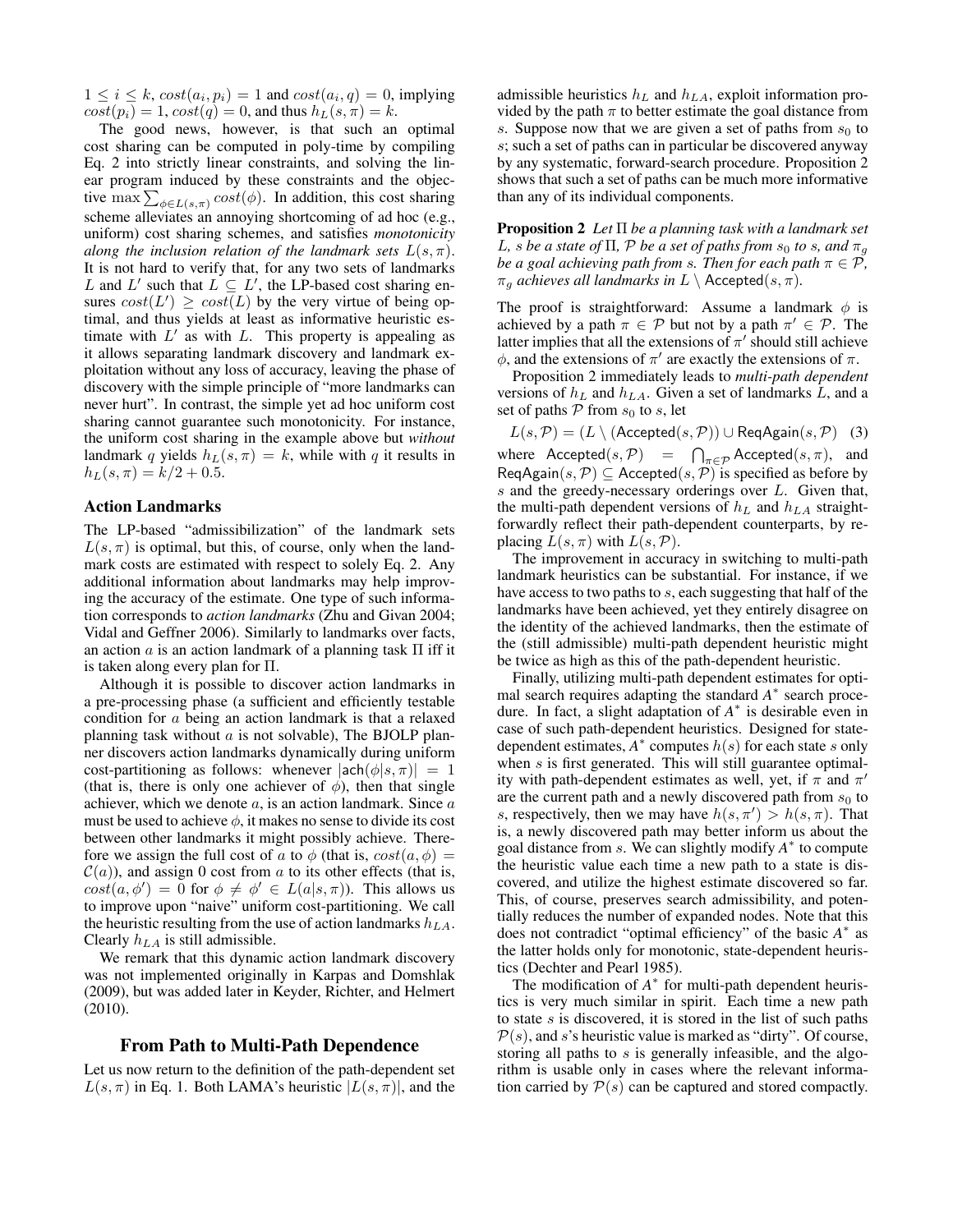In fact, the adaptation of  $A^*$  to path-dependent heuristics as above constitutes such a special case of all the relevant information of a set of paths being the maximal value of the heuristic estimates induced by them individually. Nicely, the multi-path dependent landmark heuristics  $h<sub>L</sub>$  and  $h<sub>LA</sub>$  also constitute a usable special case as above. In our variant of *A*<sup>∗</sup>, referred later as *LM-A*<sup>∗</sup>, we associate each state *s* with the landmark set  $L(s, \mathcal{P}(s))$  as in Eq. 3. When a new path  $\pi$  to s is discovered (and extends  $\mathcal{P}(s)$ ), the landmarks are incrementally updated to  $L(s, \mathcal{P}(s) \cup {\lbrace \pi \rbrace})$  by exploiting the monotonicity of the intersection set operator.

When a state  $s$  is removed from the open list for expansion, before actually performing the expansion, *LM-A*<sup>∗</sup> first checks whether the s's heuristic is marked as "dirty" (which happens when new paths to s have been discovered between the time s was inserted into the open list, and the time it is remove from the open list). If  $s$ 's  $h$ -value is dirty, we reevaluate  $h(s)$  (using the new information), and if the new heuristic value is higher than the previous heuristic value, we reinsert  $s$  into the open list with the new  $h$ -value. Note that both the old and new h-values are admissible, and so if the new  $h$ -value is lower (which could happen when using uniform cost-partitioning), admissibility is maintained. If the s is not "dirty", or if the newly computed  $h$ -value is not higher than the old value, then s is expanded as usual.  $LM-A^*$  is described in pseudo-code in Figure 1.

## Implementation

We have implemented  $h_L$ ,  $h_{LA}$  and  $LM-A^*$  on top of the Fast Downward planning system. The BJOLP planner uses *LM-A*<sup>\*</sup> with the  $h_{LA}$  heuristic (using uniform costpartitioning and the new dynamic action-landmark discovery).

As mentioned before, the landmarks we use for BJOLP are obtained by combining the landmarks discovered by the RHW method (Richter and Westphal 2010) and the  $h^m$  landmarks (Keyder, Richter, and Helmert 2010) with  $m = 1$ . First the entire landmarks graph is generated by each of these discovery methods. Then, the landmarks and orderings are merged, and dominated (in the sense of logical implication) landmarks are discarded. For example, if one method discovers landmark  $\phi$  and the other discovers landmark  $\phi \lor \phi'$ , then  $\phi \lor \phi'$  will be discarded (along with all its orderings). Dominated orderings are also eliminated by logical implication (remember that every greedy-necessary ordering is a natural ordering, but not vice versa).

Finally, this version of BJOLP uses a much more efficient implementation of the way landmark information for each state is stored. While previous versions used a set (of the C++ standard template libraries) to store, for each state, the set of accepted landmarks, BJOLP uses a boolean vector, which uses one bit per landmark. This speeds BJOLP up considerably over previous versions and dramatically reduces its memory footprint.

## *LM-A*<sup>∗</sup>

- 1. Put the start node s on a list called *OPEN* of unexpanded nodes. Assign  $q(s) = 0$ .
- 2. If *OPEN* is empty, exit with failure; no solution exists.
- 3. Remove from *OPEN* a node *n* at which  $f = q+h$  is minimum. Break ties in favor of low  $h$  (although ties can be broken arbitrarily, as long as goal nodes are favored).
- 4. If  $n$  is a goal node, exit successfully with the solution obtained by tracing back the path along the pointers from  $n$ to s (pointers are assigned in steps 7 and 8).
- 5. If *n* is marked as dirty, calculate  $h(n)$ . Else, goto step 7.
- 6. Compare the newly computed  $h(n)$  with that previously assigned to n. If the new value is greater, substitute it for the old, update  $f(n)$ , move n back to *OPEN*, and goto step 2.
- 7. Place n on a list called *CLOSED* to be used for expanded nodes, and expand node  $n$ , generating all its successors with pointers back to *n*.
- 8. For every successor  $n'$  of  $n$ :
- (a) Store the current path to  $n'$  (through n).
- (b) Calculate  $g(n') = g(n) + C(a)$ , where a is the action leading from *n* to  $n'$ .
- (c) Calculate  $h(n')$ .
- (d) If  $n'$  is neither in *OPEN* nor in *CLOSED*, then add it to *OPEN*. Assign the newly computed  $g(n')$  and  $h(n')$  to node  $n'$ .
- (e) If  $n'$  already resides in *OPEN* or *CLOSED*:
	- i. Store the new path to  $n'$  and mark  $n'$  as dirty.
	- ii. Compare the newly computed  $g(n')$  with that previously assigned to  $n'$ . If the new value is lower, substitute it for the old  $(n'$  now points back to n instead of to its predecessor), and update  $f(n')$ . Move the matching node n <sup>0</sup> back to *OPEN* if it resided in *CLOSED*.
- 9. Go to step 2.

Figure 1: Pseudo-code of *LM-A*<sup>∗</sup>

#### References

Bäckström, C., and Nebel, B. 1995. Complexity results for SAS<sup>+</sup> planning. *Comp. Intell.* 11(4):625–655.

Dechter, R., and Pearl, J. 1985. Generalized best-first search strategies and the optimality of A<sup>∗</sup> . *J. ACM* 32(3):505–536.

Helmert, M. 2009. Concise finite-domain representations for PDDL planning tasks. 173:503–535.

Hoffmann, J.; Porteous, J.; and Sebastia, L. 2004. Ordered landmarks in planning. 22:215–278.

Karpas, E., and Domshlak, C. 2009. Cost-optimal planning with landmarks. In *IJCAI*, 1728–1733.

Keyder, E.; Richter, S.; and Helmert, M. 2010. Sound and complete landmarks for and/or graphs. In *ECAI*, 335–340.

Porteous, J., and Cresswell, S. 2002. Extending landmarks